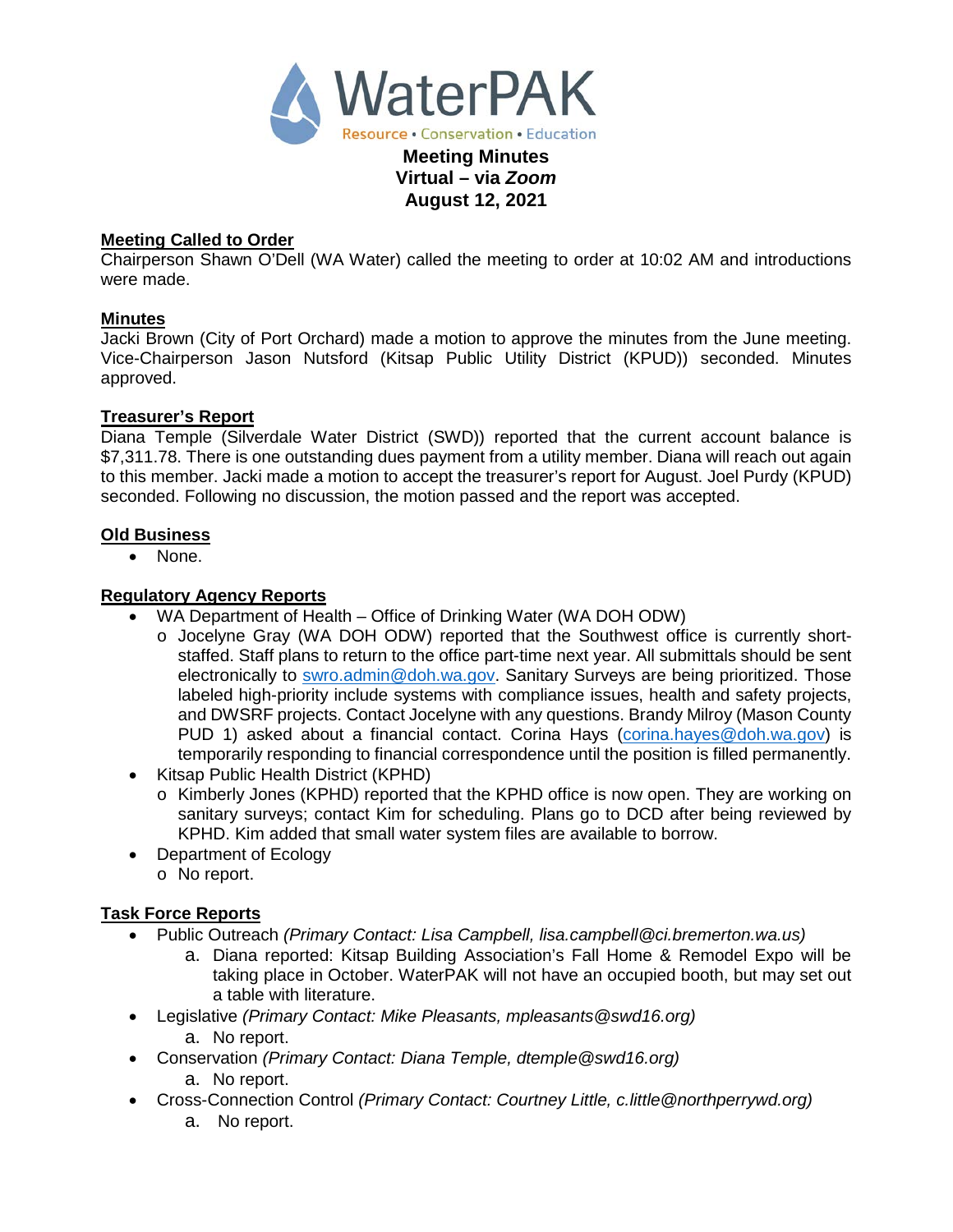

- Mapping/GIS *(Primary Contact: Jim Hershberger, jhershberger@calwater.com)*
	- a. Jim Hershberger (WA Water) gave an overview of the Taskforce's progress, which includes a strategy for data correlation in a common hub. Data can be shared online to those who have an ArcGIS login. Katrina Harris (KPUD) elaborated on the available technologies for field staff. Shawn and Jim discussed involving Kitsap County Public Works in their GIS discussions, specifically concerning water mains and roadways. Joel mentioned that KPUD's most up-to-date map for wellhead protection areas is from 2005. This is quite different than what is available on DOH's website. They are currently working to update both maps. Katrina stressed the important of creating an "811" layer for wellhead protection areas. Monitoring wells are historically not included in this layer because they do not have lateral pipes. Plans are in place to create a web app to show all layers.
- Shared Resources *(Primary Contact: Rob Robinson, r.robinson@northperrywd.org)* a. Shawn recommended utilities reach out to one-another for PPE
- Emergency Management *(Primary Contact: Jeannie Screws, jscrews@swd16.org)* a. No report.

# **Meeting Topics**

*Impending expiration of the Shut-off Moratorium: how utilities plan to collect late fees, handle shutoffs, and make payment arrangements*

• Jason asked what utilities are doing in preparation of the upcoming shut-off moratorium on September 30. Martha Hesselein (SWD) mentioned that SWD is putting notifications in several publications which encourage renters to look at the KCR site and 211. They are still finalizing the shut-off procedure, but she hopes they will do a rolling shut-off schedule. Shawn mentioned that WA Water may not start their shut-off process until November/December. Fern Schultz (WA DOH ODW) advised the group to view the DOH's website for more information about shut-offs. Utilities can begin their notification proceedings now with potential shut-offs scheduled for October 1<sup>st</sup>. The Governor's office expects utilities to set up a 12-month payment plan for customers needing assistance. There will be Federal Low Income Household Water Assistance Program (LIHWAP) training on August 19<sup>th</sup>. Discussion ensued.

## *Drought: local impacts on groundwater wells and surface water reservoirs*

- Lisa Campbell (City of Bremerton (COB)) reported on COB's surface and ground water levels. Levels are currently stable, but they are being continuously monitored.
- Joel talked about the monitoring wells around Kitsap County. Some wells are down, but nothing abnormal. Some well pumps are staying on for long durations of time. Joel shared a chart showing the tank level for Island Utility. In early August, KPUD sent out letters to Island Utility customers, asking everyone to cease outdoor watering until further notice. Within three days, the normal tank operating level was restored and customers were allowed to water every other day, except Mondays. Jocelyne asked if any utilities are struggling to find chemical supplies for chlorine. Discussion ensued. Rob Robinson (North Perry WD) talked about a tentative trucker strike that may affect chlorine delivery.

## *PSE's new innovative devices: Using battery power during power outages*

• Shawn talked about PSE's auxiliary power pilot program on Bainbridge that would involve lithium batteries. It was recommended to call PSE for more information.